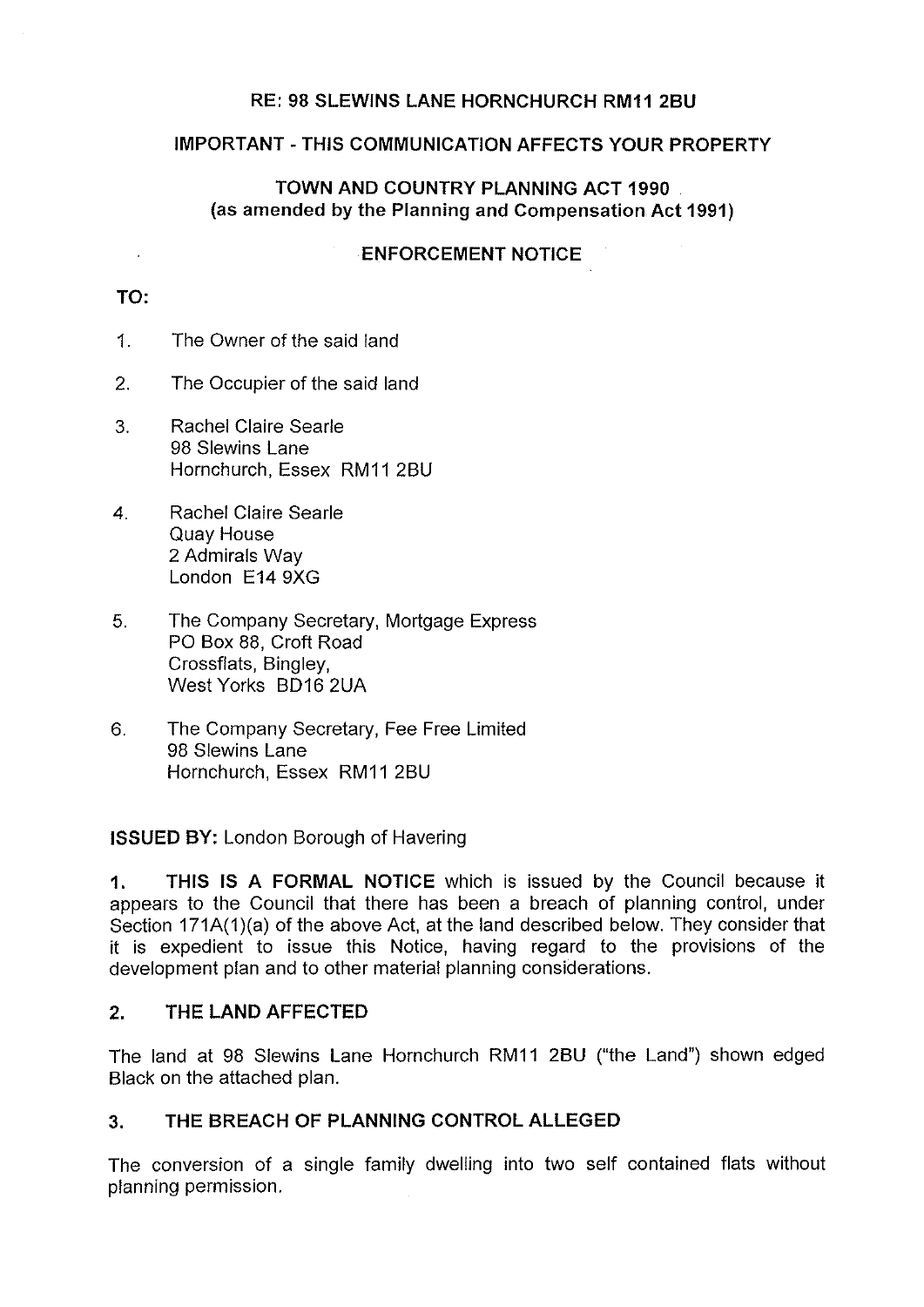### **4. REASONS FOR ISSUING THIS NOTICE**

It appears to the Council that the above breach of planning control has occurred within the last four years.

The conversion of the building on the Land from a single family dwelling into two self contained flats materially prejudices the living conditions currently enjoyed by adjoining residents, by increasing the noise disturbance through the party wall and floors.

The use of the building on the Land for two self contained flats results in inappropriate room stacking, creating poor living conditions for the occupiers of the flats. Use of the rear garden for communal amenity space would give rise to a loss of privacy for the occupants of the ground floor flat

The Council do not consider that planning permission should be given, because planning conditions could not overcome these problems.

In making its decision to issue this Notice the Council considered that the unauthorised use is contrary to the following policies of the Local Development Framework: policies: DC61 and DC4.

#### **5. WHAT YOU ARE REQUIRED TO DO**

(i) Restore the building on the Land to a condition that would enable its use as a single dwelling house.

Time for compliance: 6 months from the effective date of this notice.

(ii) Remove all building materials and waste in connection with or resulting from compliance with (i) above.

Time for compliance: 6 months from the effective date of this notice.

#### **6. WHEN THIS NOTICE TAKES EFFECT**

This Notice takes effect on 26 February 2010, unless an appeal is made against it beforehand

Dated: 15 January 2010

Signed:

Authorised Officer

on behalf of London Borough of Havering Town Hall Main Road Romford RM1 3BD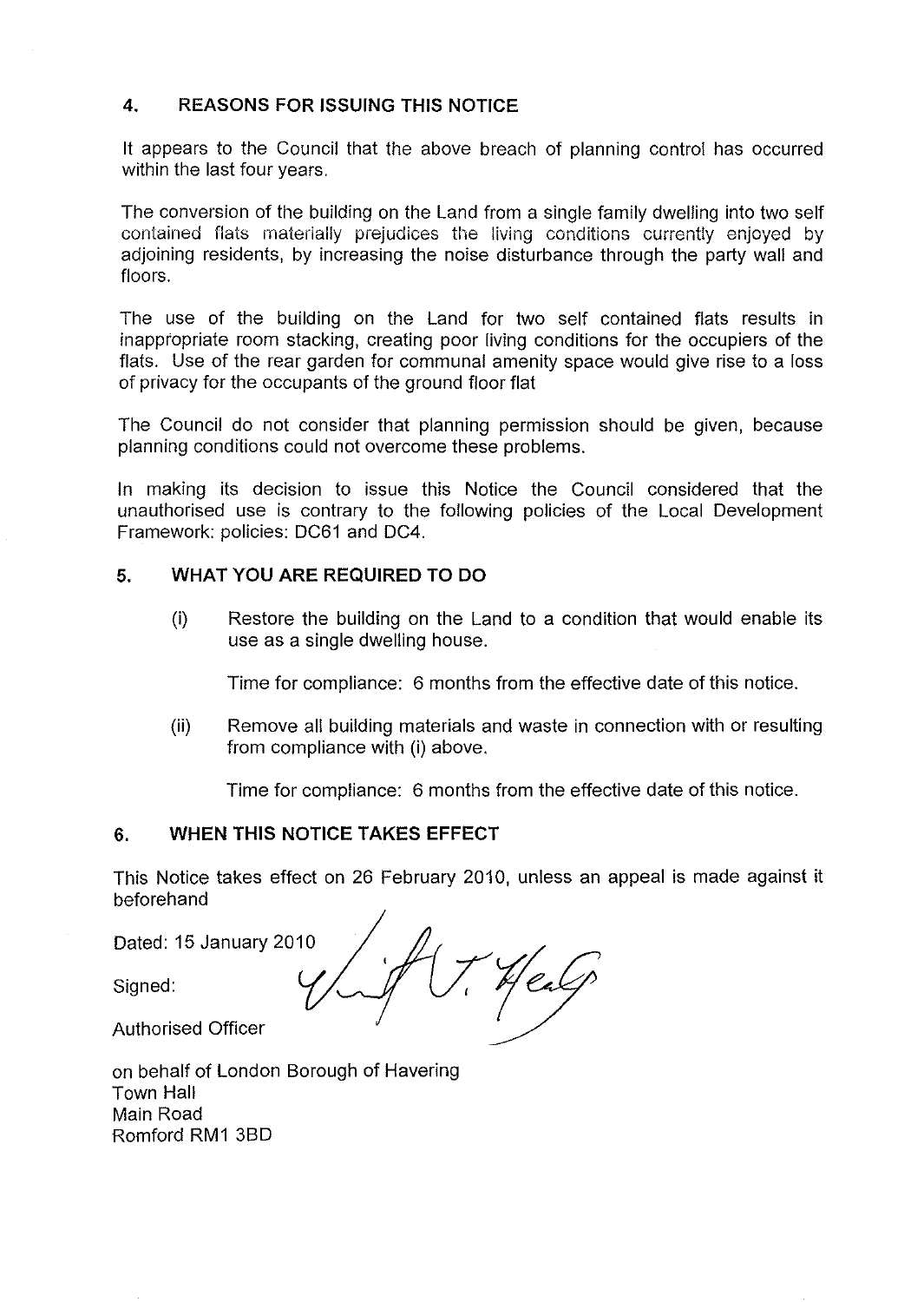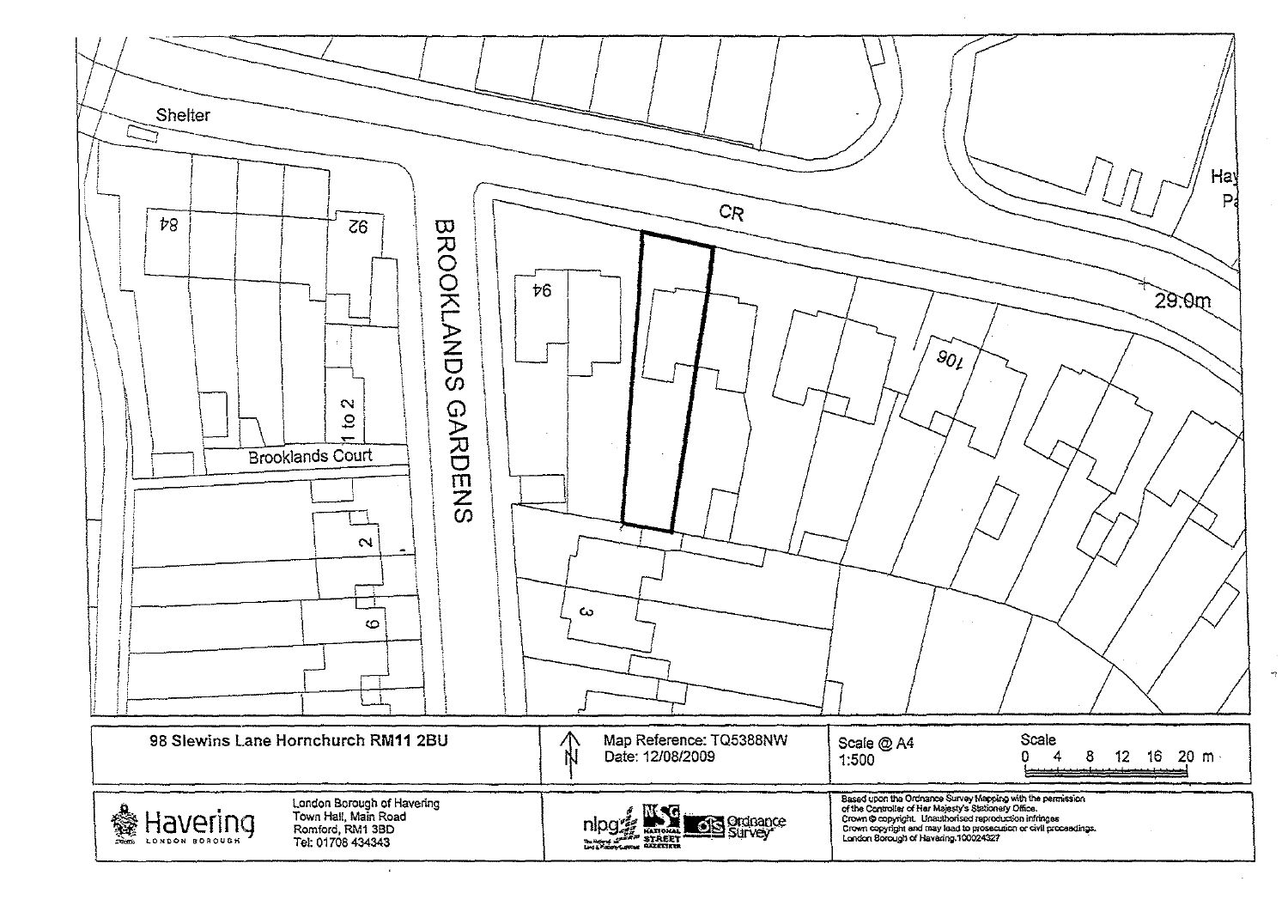# **YOUR RIGHT OF APPEAL**

You can appeal against this Enforcement Notice to the Secretary of State by 26 February 2010. Further details are given in the attached explanatory note.

# **WHAT HAPPENS IF YOU DO NOT APPEAL**

If you do not appeal against this Enforcement Notice, it will take effect on 26 February 2010 and you must then ensure that the required steps for complying with it, for which you may be held responsible, are taken within the period specified in the Notice.

# **FAILURE TO COMPLY WITH AN ENFORCEMENT NOTICE WHICH HAS TAKEN EFFECT CAN RESULT IN PROSECUTION AND/OR REMEDIAL ACTION BY THE COUNCIL.**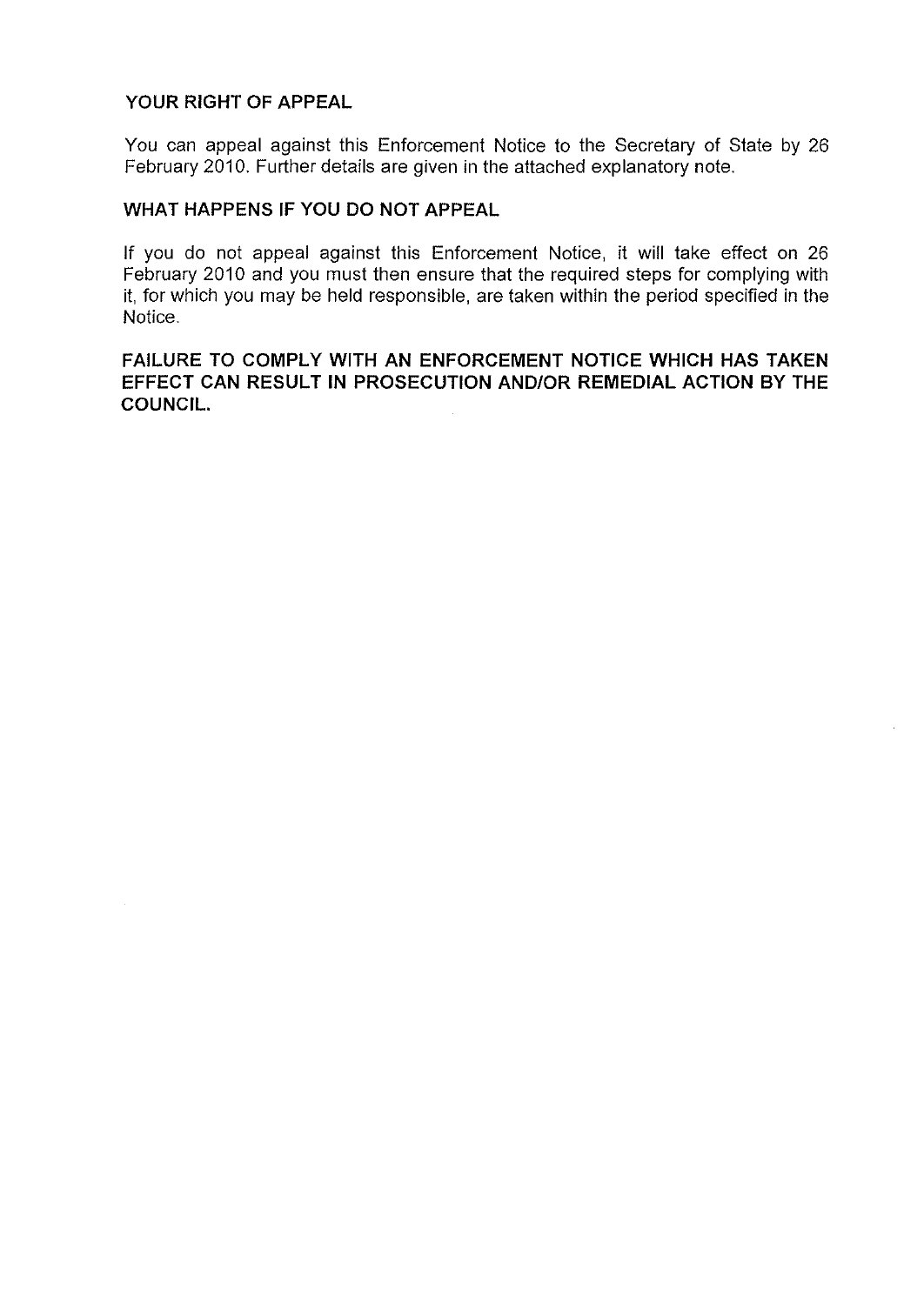# **EXPLANATORY NOTES**

#### **STATUTORY PROVISIONS**

A summary of sections 171A, 1718 and 172 to 177 of the Town and Country Planning Act 1990 (as amended) is enclosed with this Notice.

#### **YOUR RIGHT OF APPEAL**

You can appeal against this Notice, but any appeal must be in writing and received, or posted (with the postage paid and properly addressed) in time to be received in the ordinary course of the post, by the Secretary of State before 26 February 2010.

If you intend to appeal against this Notice you should follow the instructions given on the information sheet from the Planning Inspectorate which accompanies this Notice.

#### **GROUNDS OF APPEAL**

The grounds of appeal are set out in Section 174 of the Town and Country Planning Act 1990 (as amended) you may appeal on one or more of the following grounds:

- (a) that, in respect of any breach of planning control which may be constituted by the matters stated in the Notice, planning permission ought to be granted, or as the case may be, the condition or limitation concerned ought to be discharged;
- (b) that those matters have not occurred;
- (c) that those matters (if they occurred) do not constitute a breach of planning control;
- (d) that, at the date when the notice was issued, no enforcement action could be taken in respect of any breach of planning control which may be constituted by those matters;
- (e) that copies of the Enforcement Notice were not served as required by section 172;
- $(f)$  that the steps required by the notice to be taken, or the activities required by the notice to cease, exceed what is necessary to remedy any breach of planning control which may be constituted by those matters or, as the case may be, to remedy any injury to amenity which has been caused by any such breach;
- (g) that any period specified in the notice in accordance with section 173(9) falls short of what should reasonably be allowed.

Not all these grounds may be relevant to you.

#### **PLANNING APPLICATION FEE**